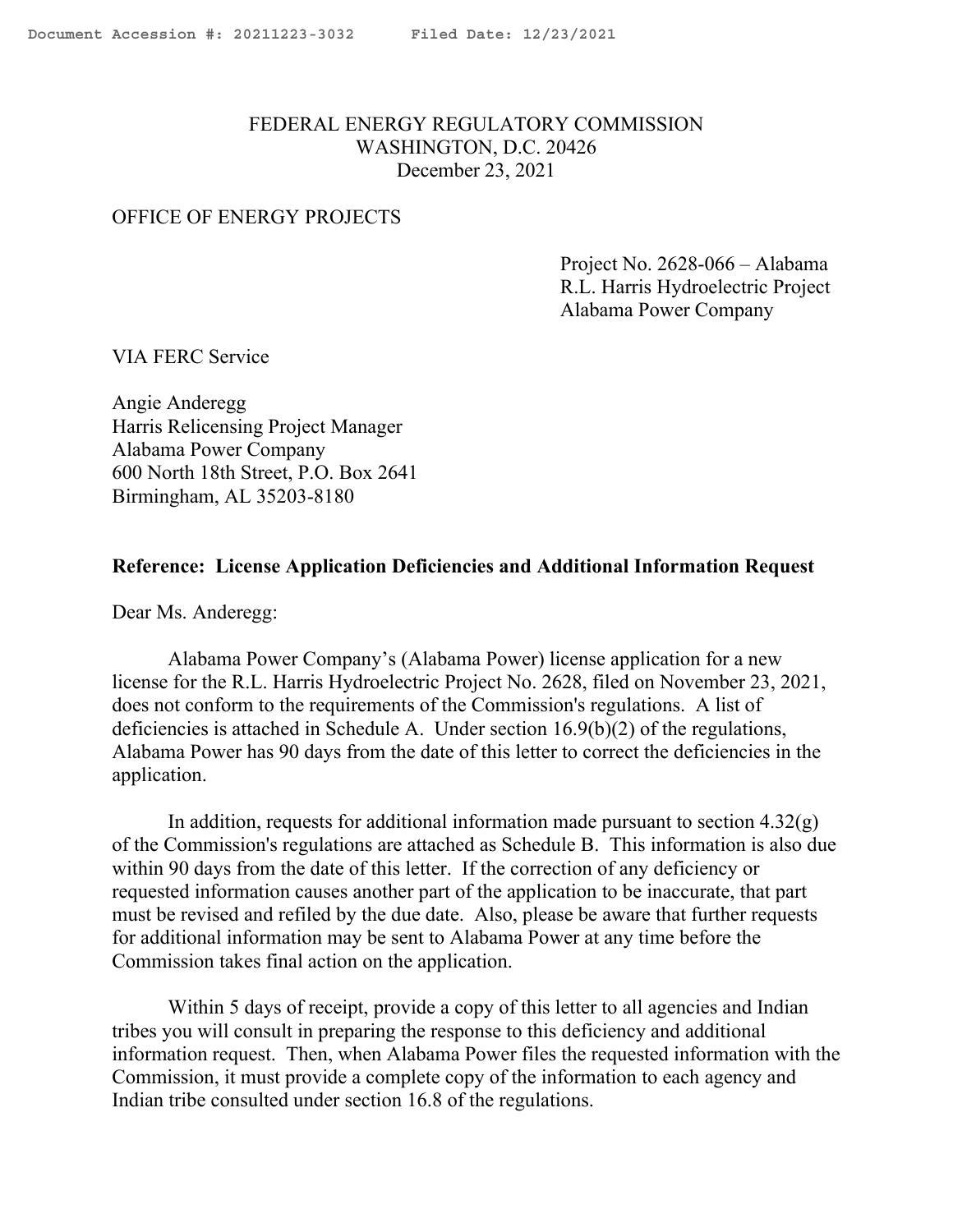### P-2628-066 2

The Commission strongly encourages electronic filing. Please file the requested information using the Commission's eFiling system at http://www.ferc.gov/docsfiling/efiling.asp. For assistance, please contact FERC Online Support at ferconlinesupport $(a)$  ferc.gov, (866) 208-3676 (toll free), or (202) 502-8659 (TTY). In lieu of electronic filing, you may submit a paper copy. Submissions sent via the U.S. Postal Service must be addressed to: Kimberly D. Bose, Secretary, Federal Energy Regulatory Commission, 888 First Street NE, Room 1A, Washington, DC 20426. Submissions sent via any other carrier must be addressed to: Kimberly D. Bose, Secretary, Federal Energy Regulatory Commission, 12225 Wilkins Avenue, Rockville, Maryland 20852. The first page of any filing should include the docket number P-2628-066.

Please contact Sarah Salazar at (202) 502-6863, or via email at [sarah.salazar@ferc.gov](mailto:sarah.salazar@ferc.gov) if you have any questions.

Sincerely,

Allan E. Creamer

 *for* Stephen Bowler, Chief South Branch Division of Hydropower Licensing

Enclosure: Schedule A Schedule B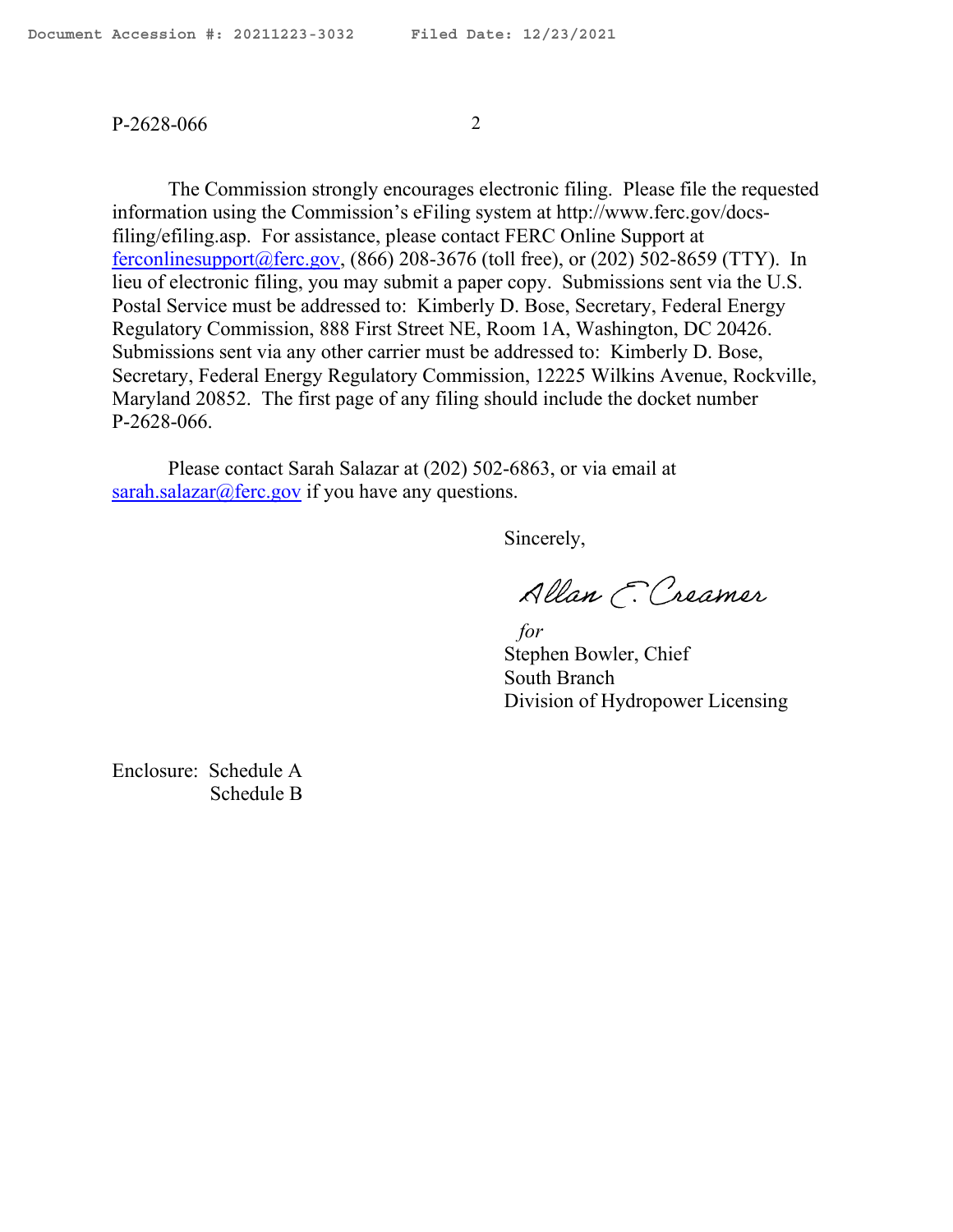### **DEFICIENCIES**

#### **Initial Statement**

1. Section  $5.18(a)(2)(v)$  of the Commission's regulations requires that the license application identify all Indian tribes that may be affected by the project. Section  $(2)(v)$ of the Initial Statement provides a list of tribes that were contacted and invited to participate, including the Alabama-Coushatta Tribe of Texas, Alabama-Quassarte Tribal Town, Cherokee Nation, Jena Band of Choctaw Indians, Kialegee Tribal Town, Mississippi Band of Choctaw Indians, Chickasaw Nation, Choctaw Nation of Oklahoma, Coushatta Tribe of Louisiana, Muscogee (Creek) Nation of Oklahoma, Poarch Band of Creek Indians, Seminole Nation of Oklahoma, Seminole Tribe of Florida, United Keetowah Band of Cherokee Indians, and Thlopthlocco Tribal Town. While the list does not include any representatives from the Eastern Band of Cherokee Indians, whose ancestral lands include Jackson County, several representatives from this tribe are included in Alabama Power's mailing list in the license application. Please confirm whether the Eastern Band of Cherokee Indians was contacted and invited to participate in the relicensing process.

### **Exhibit D**

2. Section  $4.51(e)(2)$  of the Commission's regulations requires that Exhibit D include an estimate of the amount which would be payable if the project were to be taken over pursuant to section 14 of the Federal Power Act upon expiration of the license in effect [see 16 U.S.C. 807], including: (i) fair value; (ii) net investment; and (iii) severance damages. Exhibit D of the license application provides an amount for the net investment but does not include amounts for the fair value or severance damages. As noted on pages D-3 through D-5 in Exhibit D of the license application, it is understood that those amounts could change based on many factors and would need to be recalculated if project takeover is proposed in the future. However, estimates for the fair value and severance damages are required to be filed with the license application. To address this deficiency, file an estimate for the fair value and severance damages.

3. Section 4.51(e)(8) of the Commission's regulations requires the on-peak and offpeak values of project power, and the basis for estimating the values, for projects that are proposed to operate in a mode other than run-of-river. Page D-15 in Exhibit D of the license application states that "*For Alabama Power, hydropower is sold under retail rates set by the [Alabama Public Service Commission]*." This appears to be the basis for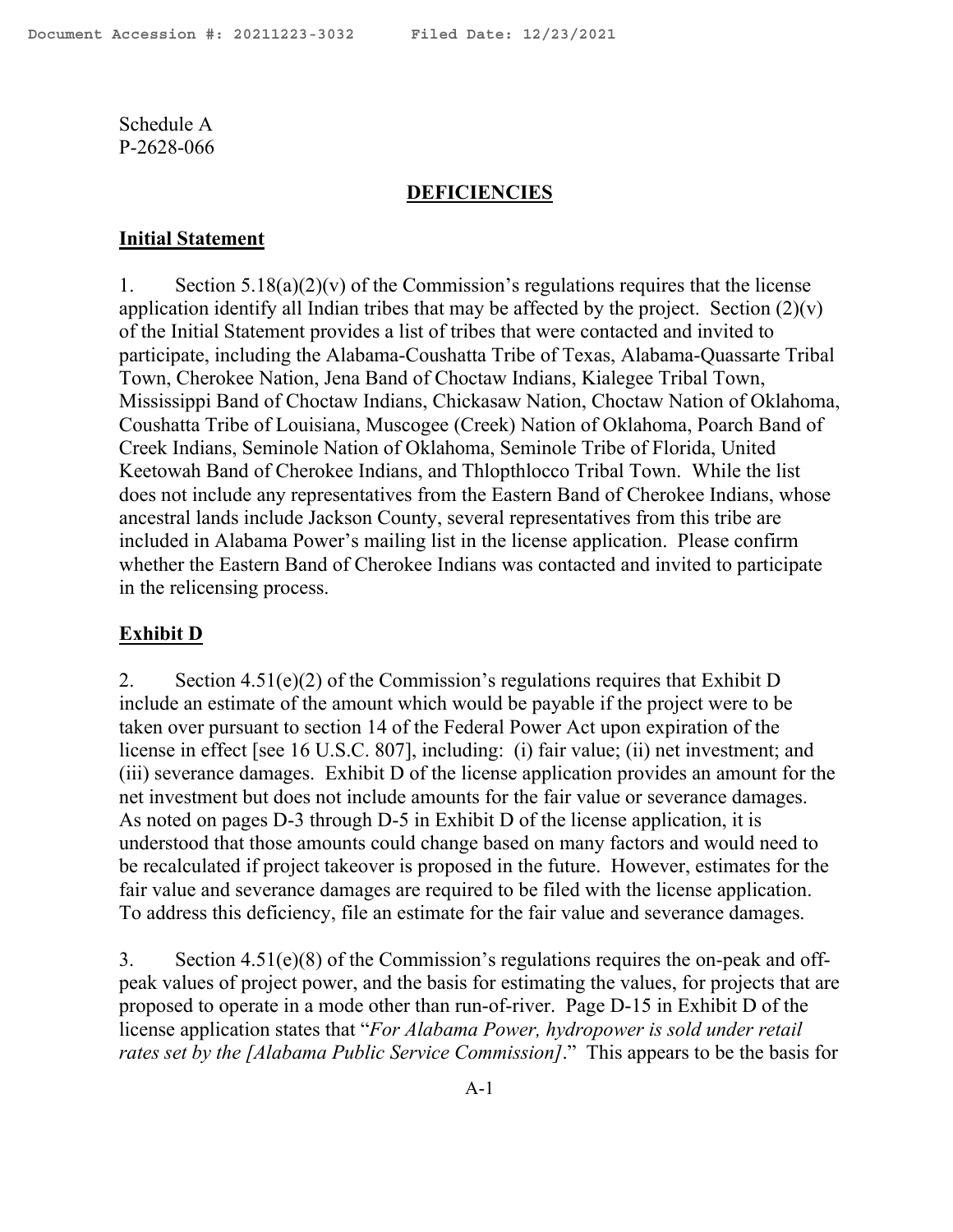estimating the on-peak and off-peak values of project power, but the current values were not provided. To address this deficiency, file the on-peak and off-peak values of project power.

4. Section 4.51(e)(9) of the Commission's regulations requires that Exhibit D include the estimated average annual increase or decrease in project generation, and the estimated average annual increase or decrease of the value of project power, due to a change in project operations (i.e., minimum bypass flows; limits on reservoir fluctuations). Page D-16 in Exhibit D of the license application provides an estimated average annual decrease in the value of project power. Exhibit D does not include an estimated average annual increase or decrease in project generation with the proposed minimum flow unit. To address this deficiency, file the estimated average annual increase or decrease in project generation with the minimum flow unit.

# **Exhibit G**

5. Section 4.41(h) of the Commission's regulations requires an Exhibit G map that identifies, by legal subdivision, lands owned in fee by the applicant, lands that the applicant plans to acquire in fee, and lands over which the applicant has acquired or plans to acquire rights by other than fee title, including rights acquired or to be acquired by easement or lease. The Exhibit G maps indicate that the licensee has acquired all land rights necessary to operate the project; however, the maps do not identify lands within the project boundary by legal subdivision. To address this deficiency, file revised Exhibit G maps that identify land within the project boundary by legal subdivision.

In addition, in updating the Exhibit G maps please use shading to distinguish lands owned by Alabama Power and, grouped by ownership category, lands owned by local municipalities, the State of Alabama, the federal government, and private interests. Please also provide a table on a revised Exhibit G Map 1 listing the existing and proposed acreages of any lands owned by Alabama Power, local municipalities, and private interests by group, as well as, that of lands of the State of Alabama and the federal government by managing agency. (The table of federal lands on Exhibit G Map 9 is sufficient.)

6. Section  $4.41(h)(1)$  requires that Exhibit G maps show the location of the project as a whole with reference to the affected stream or other body of water and, if possible, to a nearby town or any other permanent monuments or objects, such as roads,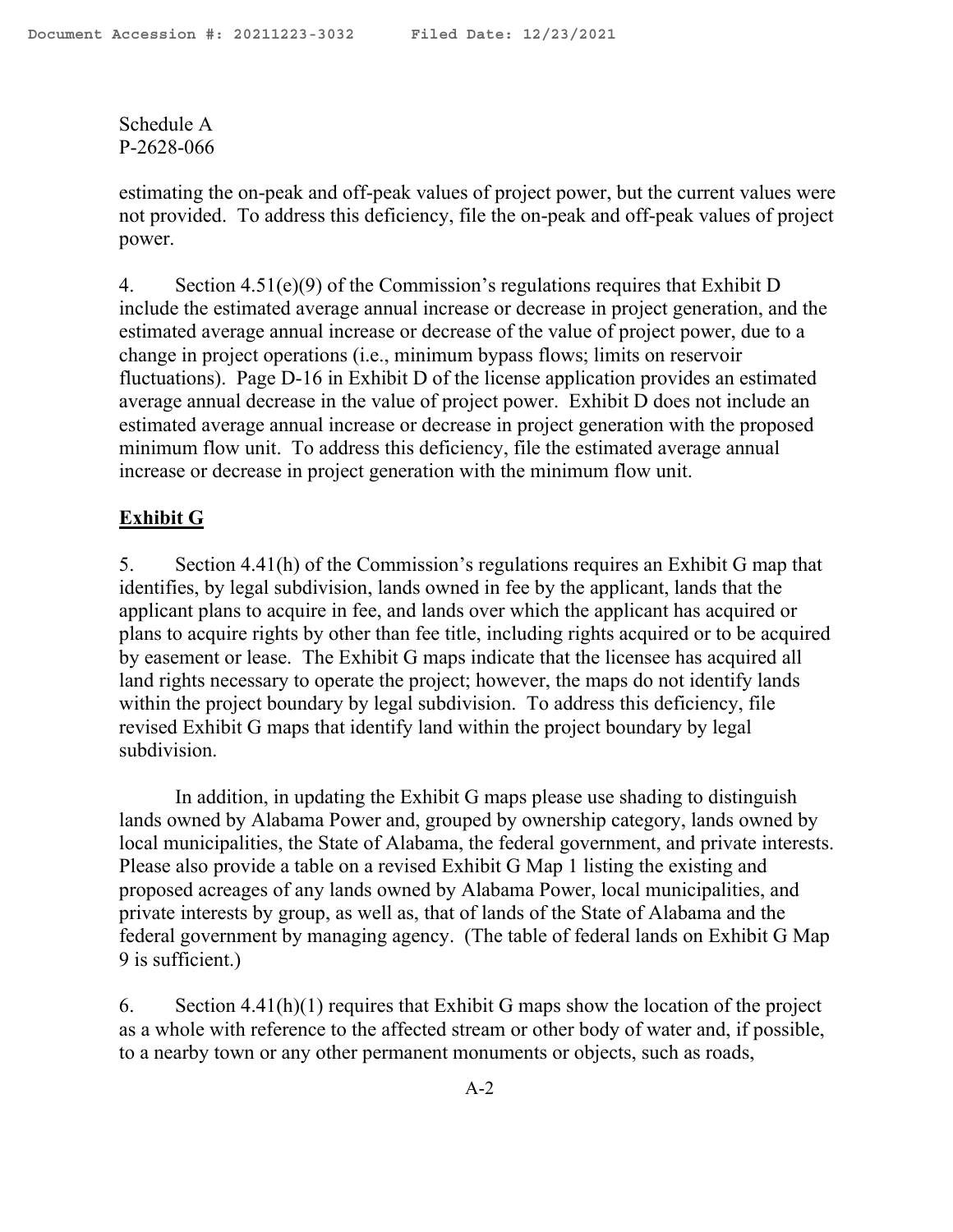transmission lines or other structures, that can be noted on the map and recognized in the field. The map must also show the relative locations and physical interrelationships of the principal project works and other features described under paragraph (b) of this section (Exhibit A).

The Exhibit G maps filed with the license application show the project boundary and the extent of Harris Lake at full pool (i.e., 793 feet mean seal level (msl)). However, the Exhibit G maps do not identify the affected streams, water bodies, transmission lines, or any other principal project works and features. Please identify and label the affected streams, Harris Lake, Harris Dam, the project transmission lines, and the other existing principal project works and features that can be labeled at the current map scale.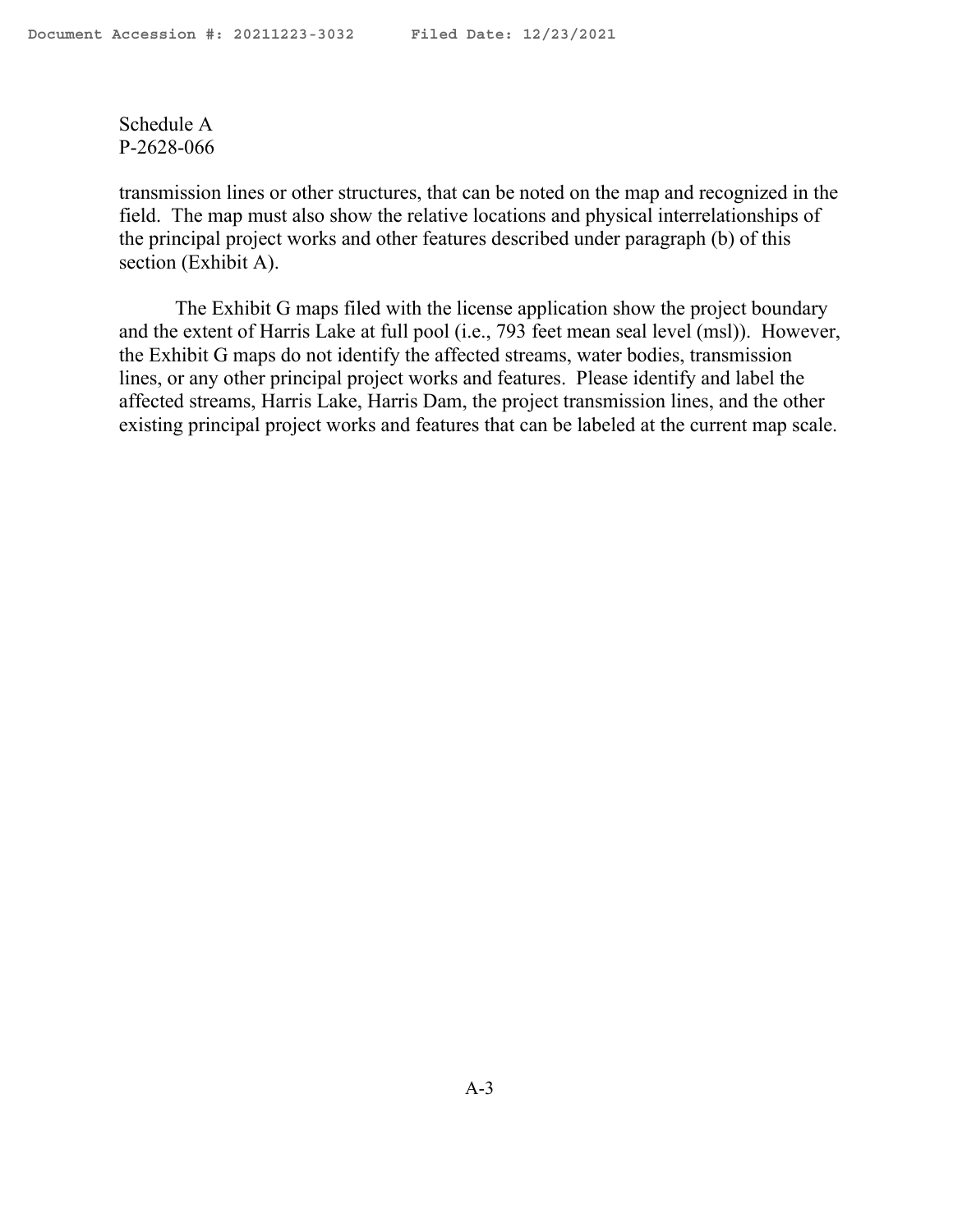## **ADDITIONAL INFORMATION**

### **General Information**

1. It appears that there may be duplicate copies of most of the final license application files on the Commission's e-library system under the Harris Project docket. For example, there are two Public versions of the cover letter, Initial Statement, Exhibits A, B, C, D, E, G, H, associated appendices, final study reports, proposed plans, and documentation of consultation. There also appear to be two versions of all the license application files classified as CEII and Privileged on the Commission's e-library system. So that Commission staff and other stakeholders are aware of all of the information filed, please confirm whether duplicate copies of the license application files were submitted or provide a list of the differences between the copies/versions of these files.

### **Exhibit E**

### **Aquatic Resources**

2. Page B-14 in Exhibit B, section 3.1.4 of the license application states that the minimum hydraulic capacity of each of the two existing units is approximately 6,500 cubic feet per second (cfs). According to Exhibit E, section 4.1.1.1, the current 45 cfs minimum flow is met by releases from the dam and intervening inflow between the dam and the Wadley gage such that a total continuous minimum flow of 45 cfs is maintained as measured at the Wadley gage. So Commission staff can fully understand how the existing minimum flow release from the dam is provided, please identify: (1) the specific structure that provides the flow release (e.g., spillway gate, sluice gate, etc.); (2) the elevation from which the minimum flow is discharged from the lake; and (3) the average flow (in cfs) released at the dam such that the Wadley gage flow is at least 45 cfs.

3. Exhibit E, section 9.2.2.3 states "*However, the same volume of water with the same intake velocity would continue to be passed under the proposed continuous minimum flow operations as compared to Green Plan (baseline) operations; some of the water that would have otherwise been passed through the existing turbines during peak generation or during Green Plan (baseline) pulses would now be passed through the minimum flow turbine. Therefore, Alabama Power's proposed continuous minimum flow would have no effect on fish entrainment at Lake Harris compared to baseline.*" If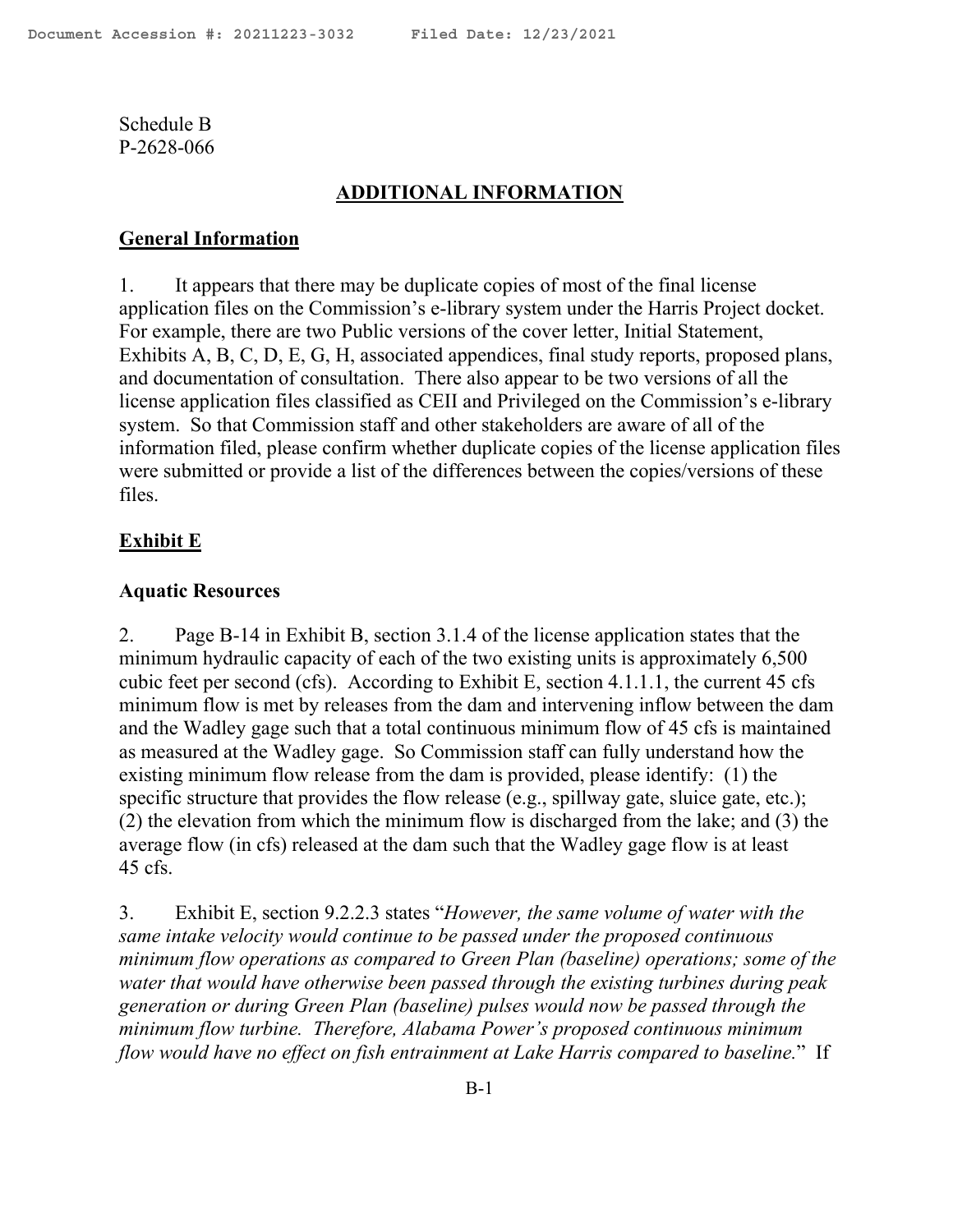the continuous minimum flow of 300 cfs is proposed to be provided through the Unit 1 penstock and the proposed minimum flow unit, but Unit 1 is not operating such that the total penstock flow is 300 cfs, the potential for entrainment would be different than for a discharge of 6,500 cfs through Unit 1 (or a combination of Unit 1 and the minimum flow turbine). Also, section 9.2.2.3 states "*Turbine-induced mortality is largely dependent on turbine characteristics such as turbine speed, and number of blades. Therefore, any assessment of potential changes in turbine-induced mortality would have to be performed after design specifications of any minimum flow unit are finalized. Alabama Power provided minimum flow unit dimensions in Exhibit A, as available, based on preliminary design."* Therefore, based on the preliminary design assumptions provided in Exhibit A, please provide an evaluation of the potential for turbine mortality through the minimum flow unit, particularly when Unit 1 is not operating.

4. Commission staff's Comment No. 16 on the Preliminary Licensing Proposal (PLP) requested elaboration on how the 150-cfs continuous minimum flow scenario was created by amending the "Pre-Green Plan" scenario such that no hourly interval had less than a 150 cfs discharge from Harris Dam. The response on page 21 of the license application indicates that the HEC-RAS upstream hydrograph was revised to increase the inflows less than 150 cfs to 150 cfs. This is acceptable if there are relatively few "Pre-Green Plan" hydrograph ordinates less than 150 cfs. So that Commission staff can evaluate this scenario, please compare the total acre-feet in the upstream HEC-RAS inflow hydrographs for the Green Plan (baseline), "150 Continuous Minimum Flow" and "300 Continuous Minimum Flow" alternatives. If the difference in acre-feet is significant (i.e., more than 4 percent), please revise the HEC-ResSim release rules accordingly, and re-run the "150 Continuous Minimum Flow" and "300 Continuous Minimum Flow" HEC-RAS models, as this difference in the total volume of inflow could affect the results for the recreation (i.e., boatable days), drought operations, and downstream temperature fluctuation simulations.

5. In response to staff's PLP Comment No. 18, page 23 of the license application includes a flow duration curve comparing discharges from Harris Dam for the "Pre-Green Plan," "Green Plan," and "Continuous 150 cfs Plan." It appears that the Continuous 150 cfs Plan was abandoned in favor of the Continuous 300 cfs Plan. If this is the case, please update the chart to include the Continuous 300 cfs Plan. Also, please update the Continuous 150 cfs Plan.

6. Page A-7 in Exhibit A, section 4.2.1 of the license application describes the minimum flow turbine proposed to be installed at the project and provides all of the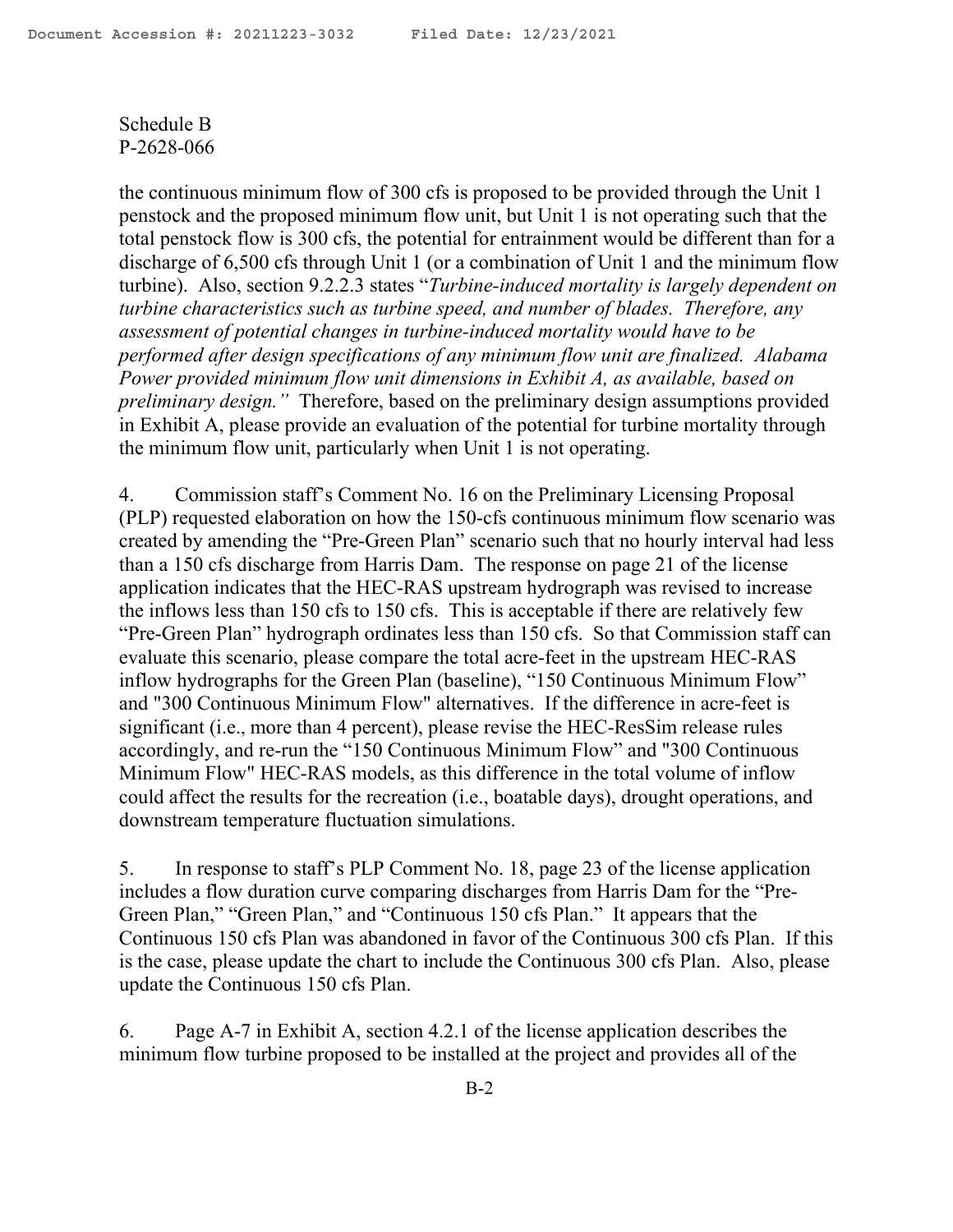requested information except the blade spacing and the peripheral runner velocity. According to the information provided, and Commission staff's initial calculations, the blade spacing around the periphery would be approximately 9.6 inches, and the peripheral runner velocity is approximately 72 feet per second. Please confirm that these values are correct or provide the correct values.

7. The values for the effects of potential changes to the operating curve and alternative downstream releases on generation across the entire Alabama Power fleet, and generation and revenue specific to Harris Dam were clarified and revised at two places in the license application, (i.e., Page 56, table 4-1 in the Draft Operating Curve Change (Phase 2) Study Report and pages 20 and 21, figures 3-11 through 3-14 in the Draft Downstream Release Alternatives (Phase 2) Study Report). In addition to the revisions in the license application, please make similar revisions to provide the effect on generation and revenue of the potential changes/alternatives presented in:

- a. Table 4-1 in the Final Operating Curve Change (Phase 2) Study Report [i.e., In the left "Resource" column, revise the top 4 cells to read "*Change in* Hydro Generation (Revenue)", "*Change in* Hydro Generation (Megawatt Hours)", etc. Also, add a brief explanation of how more generation results in less revenue (e.g. more generation, but less peak), etc.]
- b. Figures 3-11 through 3-14 in the Final Downstream Release Alternatives (Phase 2) Study Report [i.e., Revise the titles to read "*Change in* Average Annual Generation (Revenue) for Harris Dam (Alabama Power's Hydro System) Based on HydroBudget Model of Downstream Release Alternatives."]

8. In the HEC-RAS model files provided with the PLP and license application filings, there is a "MartinHarris.p01.hdf" file, but no corresponding ".p01" file or ".O01" file. For staff to perform accurate model runs, please provide clarification as to whether these files are missing, or if there was a .p01 model run that was created and subsequently deleted. Also, several of the HEC-RAS model runs between .p61 and .p69 appear to run to completion, but in fact generate an error message. Please investigate these occurrences and provide the missing and/or updated HEC-RAS files as appropriate.

9. On August 16, 2021, Alabama Power filed Excel files with "corrected" data (under filename: 20210816-5246\_Corrected Tallapoosa River Temp Data 2000-2018), which include extremely high temperatures (e.g., a maximum of the corrected 2015